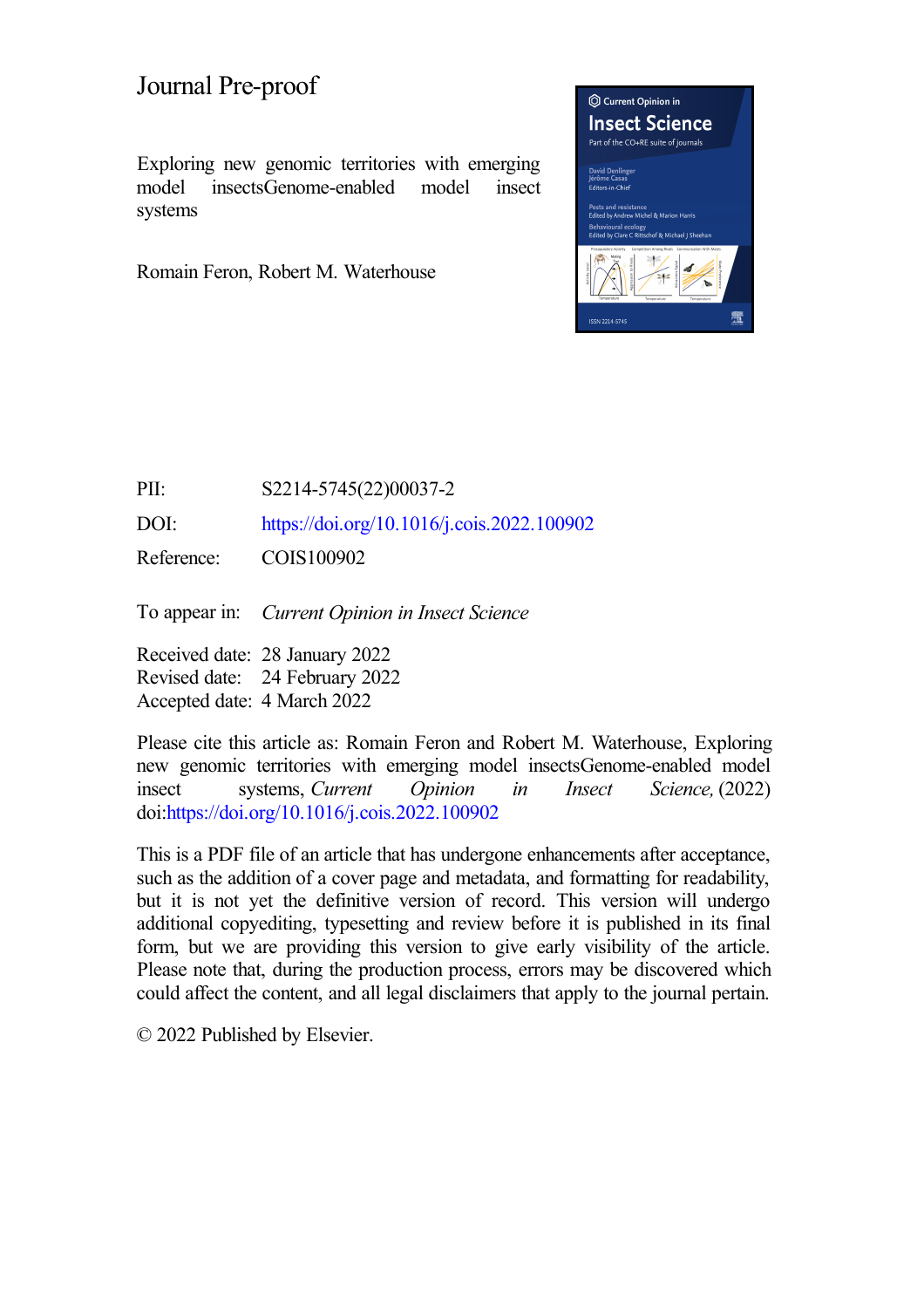## *Special issue: "Genomics of Emerging Model Insects"*

### **Exploring new genomic territories with emerging model insects**

#### Romain Feron<sup>1</sup>, Robert M. Waterhouse<sup>1,\*</sup>

1 Department of Ecology and Evolution, University of Lausanne, and the Swiss Institute of Bioinformatics,1015, Lausanne, Switzerland \* Correspondence: robert.waterhouse@unil.ch

## **Abstract**

Improvements in reference genome generation for insects and across the tree of life are extending the concept and utility of model organisms beyond traditional laboratory-tractable supermodels. Species or groups of species with comprehensive genome resources can be developed into model systems for studying a large variety of biological phenomena. Advances in sequencing and assembly technologies are supporting these emerging genomeenabled model systems by producing resources that are increasingly accurate and complete. Nevertheless, quality controls including assessing gene content completeness are required to ensure that these data can be included in expanding catalogues of high-quality references that will greatly advance understanding of insect biology and evolution. **Abstract**<br>Improvements in reference genome generation for insects and across the trextending the concept and utility of model organisms beyond traditional laborat<br>supermodels. Species or groups of species with comprehensi

**Keywords:** insect genomics; reference genomes; genome assembly quality; BUSCO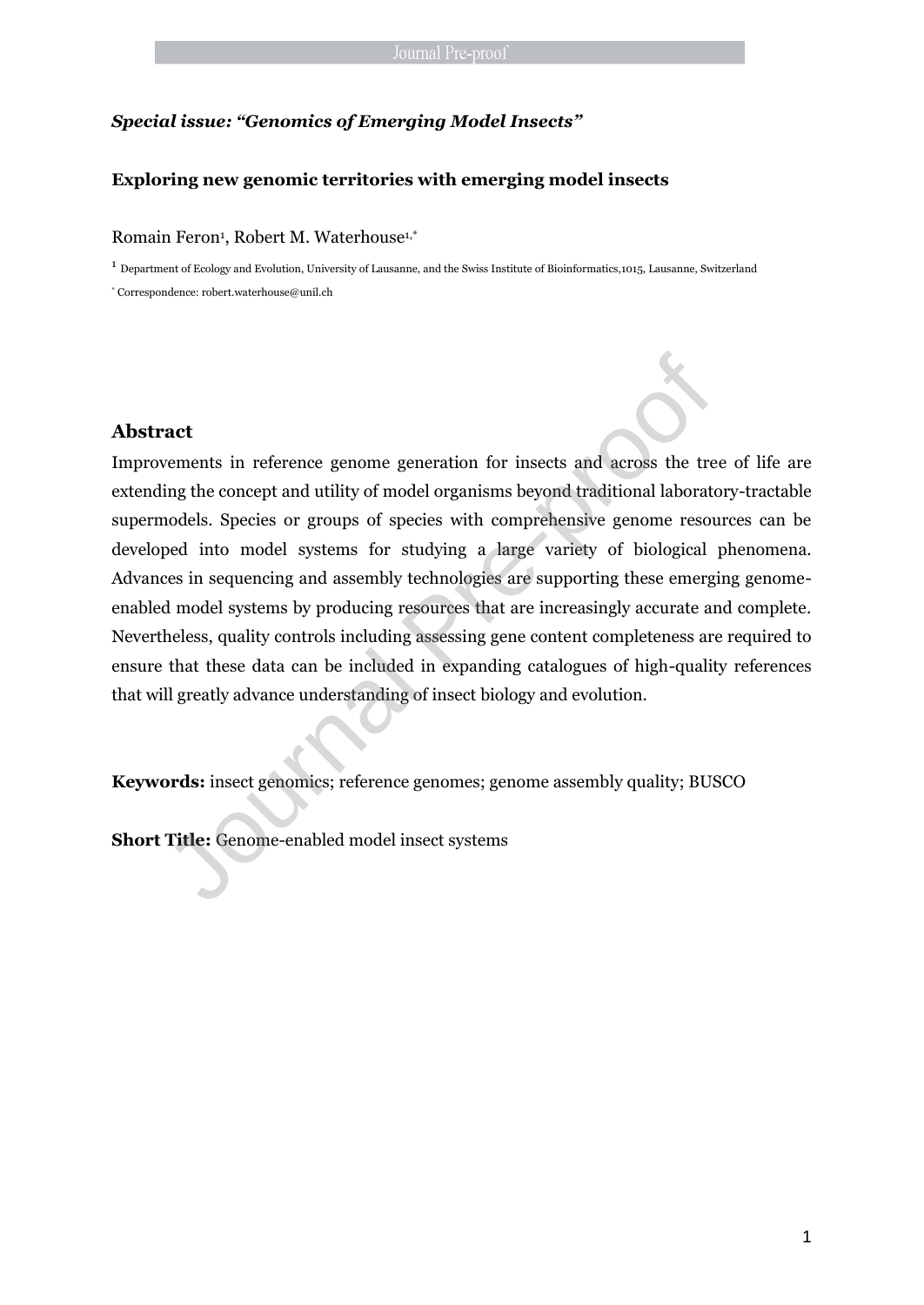### **Introduction**

Model organisms can be described as non-human species that are studied to advance the understanding of biological phenomena, with traditional model species being easily bred in the laboratory and amenable to experimental manipulation [1]. The common ancestry of living organisms means that insights from such models also inform knowledge of molecular and genetic mechanisms underlying common biological functions across the tree of life. Representing insects is the renowned model, the fruit fly *Drosophila melanogaster*, with ground-breaking work on fields from genetics and heredity to behaviour, physiology, development, immunity, and countless others [2]. A major contributing factor to the success of *Drosophila* as a versatile model over the last two decades was the establishment of a reference genome assembly and its functional genomic element annotations [3]. Developing new models with reference genomes and experimental tools analogous to those available for *Drosophila* can be challenging, but is important for diversifying the systems we use to learn about organismal biology [4,5]. Currently, substantial advances in sequencing technologies mean that it can be more readily feasible to generate a high-quality genome for a new species than it is to rear in the laboratory. This genomics revolution is opening up a whole new set of possibilities considering a shift from the traditional model organism to the concept of species or groups of species that offer the ability to develop new model systems for studying a large variety of biological phenomena at many different levels [6,7]. pment, immunity, and countless others [2]. A major contributing factor t<br>sophila as a versatile model over the last two decades was the establi<br>cce genome assembly and its functional genomic element annotations [3]<br>odels

# **Conserved orthologues help gauge gene content completeness of accumulating genome resources**

Recent surveys of the current status of available genome resources for insects focus on taxonomic representation, assembly quality metrics, gene content completeness, and sequencing technology usage [8–10]. These highlight the continued rapid accumulation since previous surveys e.g. [11,12], and show current biases in species sampling with several insect orders still lacking publicly available resources. Notably, long-read data, e.g. from approaches developed by Pacific Biosciences (PacBio) or Oxford Nanopore Technologies (ONT), are helping to improve assembly contiguity and produce more complete and accurate representations of new and upgraded insect genomes. For these resources to support the development of emerging model systems, they need to be of the highest possible quality, not only in terms of assembly statistics but also with respect to gene content representation.

The need to assess quality in terms of expected gene content prompted the proposal of Benchmarking Universal Single-Copy Orthologues (BUSCOs) [13]. BUSCO relies on the expectation that single-copy orthologues present in most species within a taxonomic lineage should be identifiable in any new genome from a species in the same clade. The BUSCO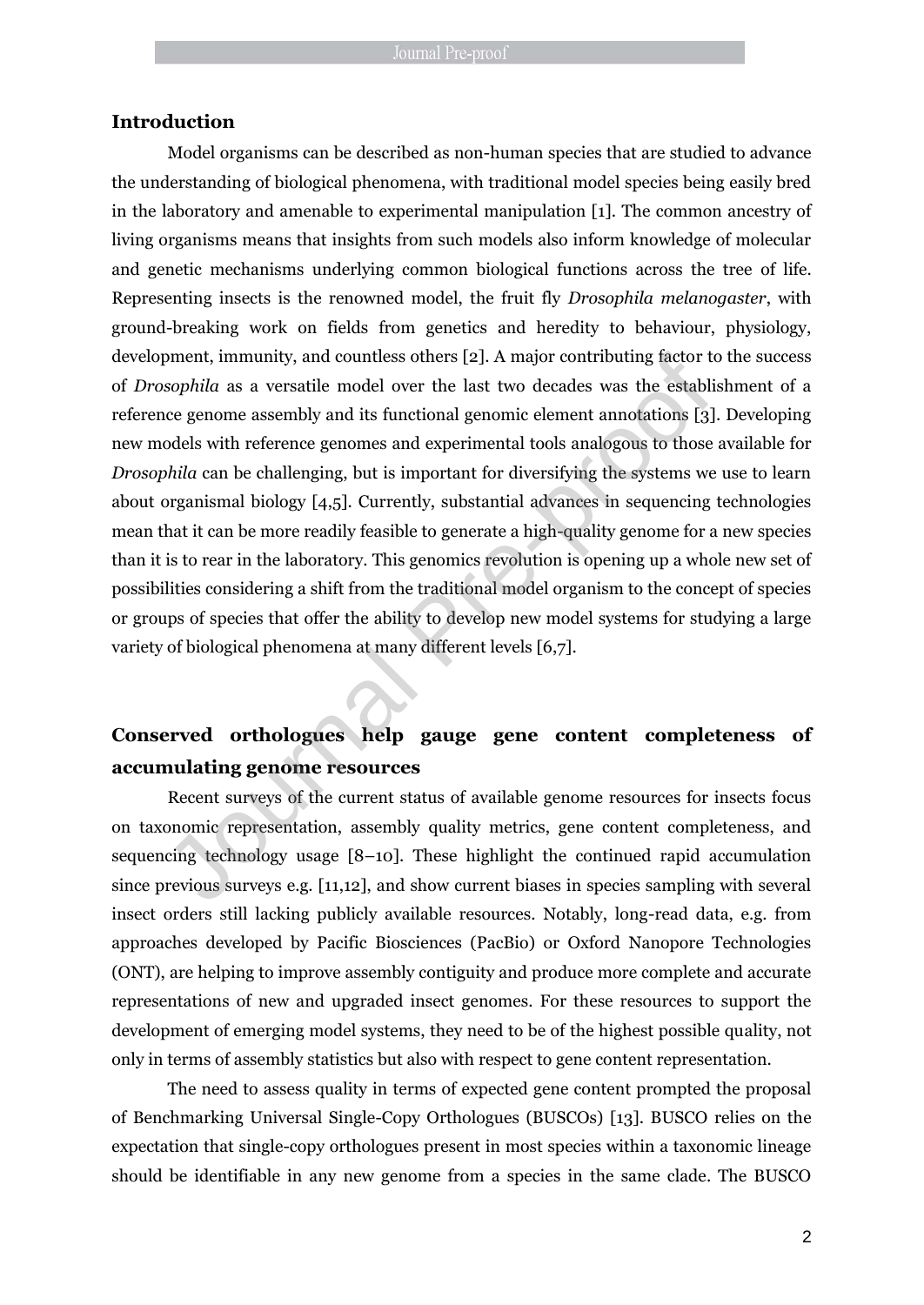lineage datasets are built by identifying near-universal single-copy orthologues from the OrthoDB orthology resource [13–15]. Using these to evaluate assemblies starts with BUSCO sequence searches to guide gene predictions, then orthology classifications identify complete, duplicated, or fragmented BUSCOs. The numbers of identifiable BUSCOs provide an indication of gene content completeness based on expected subsets of evolutionarily conserved genes for a given lineage. High completeness scores thereby imply that a genome assembly confidently represents the complete gene repertoire.

Development of BUSCO assessments resulted in an initial implementation [16] with three lineage datasets relevant for insects (Eukaryota, Metazoa, and Arthropoda) based on orthology data from OrthoDB v8 [14]. Subsequent updates in BUSCO v3 [17] provided four more lineage datasets within Arthropoda (Insecta n=1'658 BUSCOs, Endopterygota n=2'442, Diptera n=2'799, Hymenoptera n=4'415), using orthologues from OrthoDB v9 [15]. The latest BUSCO releases [18] now provide additional insect-relevant lineage datasets for Hemiptera (n=2'510) and Lepidoptera (n=5'286), from OrthoDB v10 [19]. The assessments provide measures of data quality, and protocols for applications to insect genomic data [20] and for the wider uses [21] help users to identify the best available genomic resources. BUSCO completeness is also recognised as an important quality check of resources for new model systems and for cataloguing eukaryotic genomic biodiversity, e.g. the Earth BioGenome Project (EBP) standards recommendations for genome generation include achieving recovery of more than 90% single-copy conserved genes [22]. meage datasets relevant for msects (Eukaryota, Metazoa, and Arthropoogy data from OrthoDB v8 [14]. Subsequent updates in BUSCO v3 [17] pineage datasets within Arthropoda (Insecta n=1'658 BUSCOs, Endopteryg a n=2'799, Hyme

Using results from the Arthropoda Assembly Assessment Catalogue (A3Cat) [10,23] to survey BUSCO completeness of insect genome assemblies deposited at the United States National Centre for Biotechnology Information (NCBI) shows that while many do meet the EBP's standards recommendations, quality in terms of gene content completeness still varies dramatically (Figure 1). Thus while the NCBI may currently offer more than 2'500 assemblies for insects, fewer than half of these achieve a complete and single-copy BUSCO score >90% and most do not yet reach the EBP's standard of having the majority of sequences assigned to chromosomes. Notably however, accuracy-enhanced long-read technologies together with scaffolding approaches such as high-throughput chromatin conformation capture (Hi-C) are more consistently producing high-quality new genome resources, which are greatly expanding the possibilities for developing new insect model systems.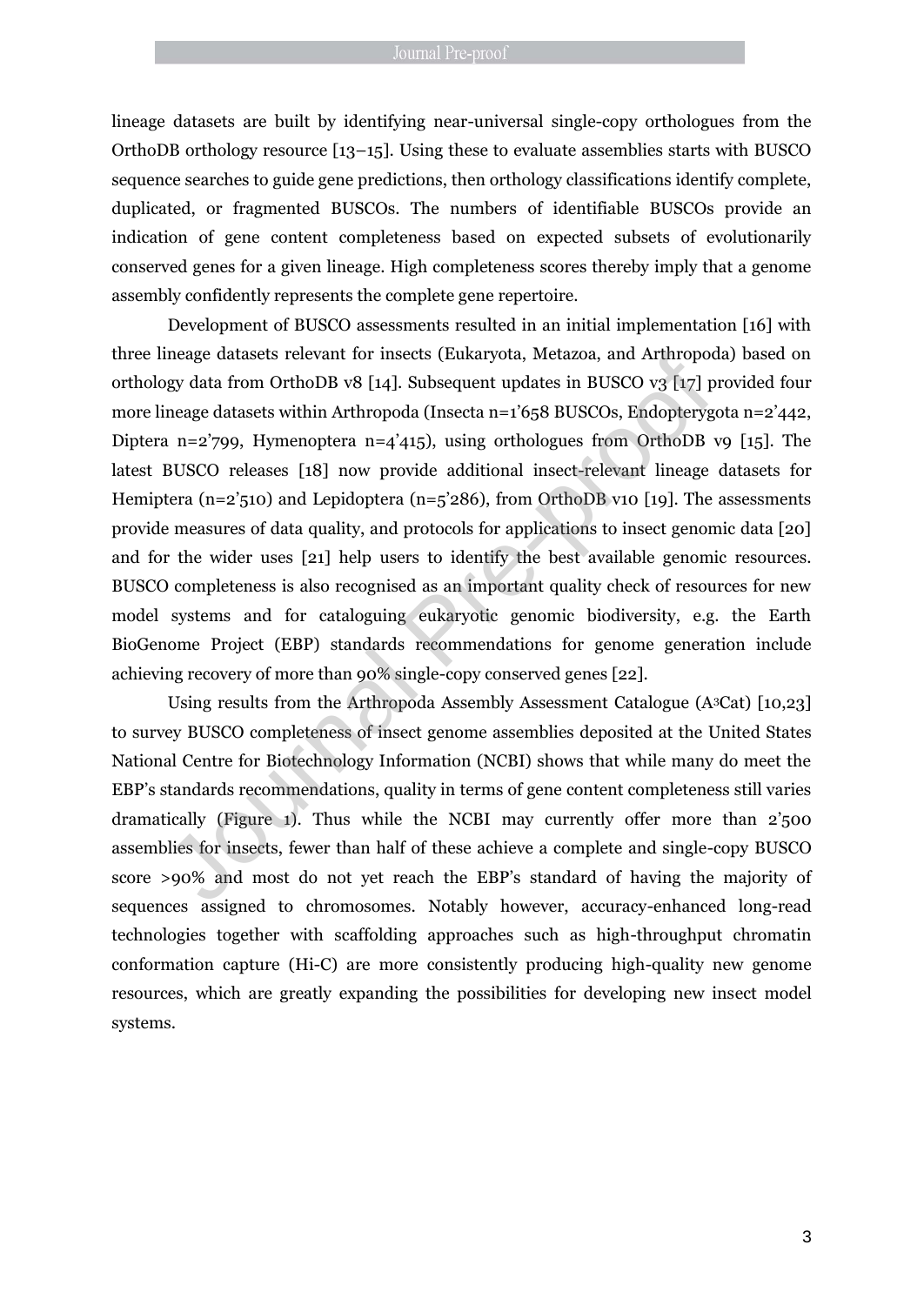

**Figure 1. Benchmarking Universal Single-Copy Orthologue (BUSCO) completeness of insect genome assemblies deposited at the United States National Centre for Biotechnology Information (NCBI).** The boxplots show distributions per year of the percentage of complete BUSCOs assessed using the Arthropoda lineage dataset for insect assemblies available from the NCBI Assembly database. The first decade is characterised by a slowly increasing number of genome assembly releases, usually for what are regarded as some of the most charismatic and well-studied model insect species, and mostly showing high BUSCO completeness. The subsequent years are characterised by a much faster rate of growth in the numbers of genome assembly releases, accompanied by large variations in quality in terms of gene content completeness. The large numbers of low-completeness assemblies deposited in 2017 and 2021 comprise mainly those for lepidopteran species. Insect silhouettes depict, from left to right: *Bombyx mori* silkmoth, *Apis mellifera* honey bee, *Aedes aegypti* mosquito, *Tribolium castaneum* beetle, and *Acyrthosiphon pisum* pea aphid, linked to the year their genome was first published. Boxplots show the median, first and third quartiles, and lower and upper extremes of the distribution (1.5 x interquartile range). Data are sourced from the Arthropoda Assembly Assessment Catalogue (A3Cat) [10,23], data for 2021 are shown only for assemblies available up to June 11. 2004 2006 2007 2008 2010 2011 2012 2013 2014 2015 2016 2017 2018 2019<br>1. Benchmarking Universal Single-Copy Orthologue (BUSCO) completeness of illies deposited at the United States National Centre for Biotechnology Informa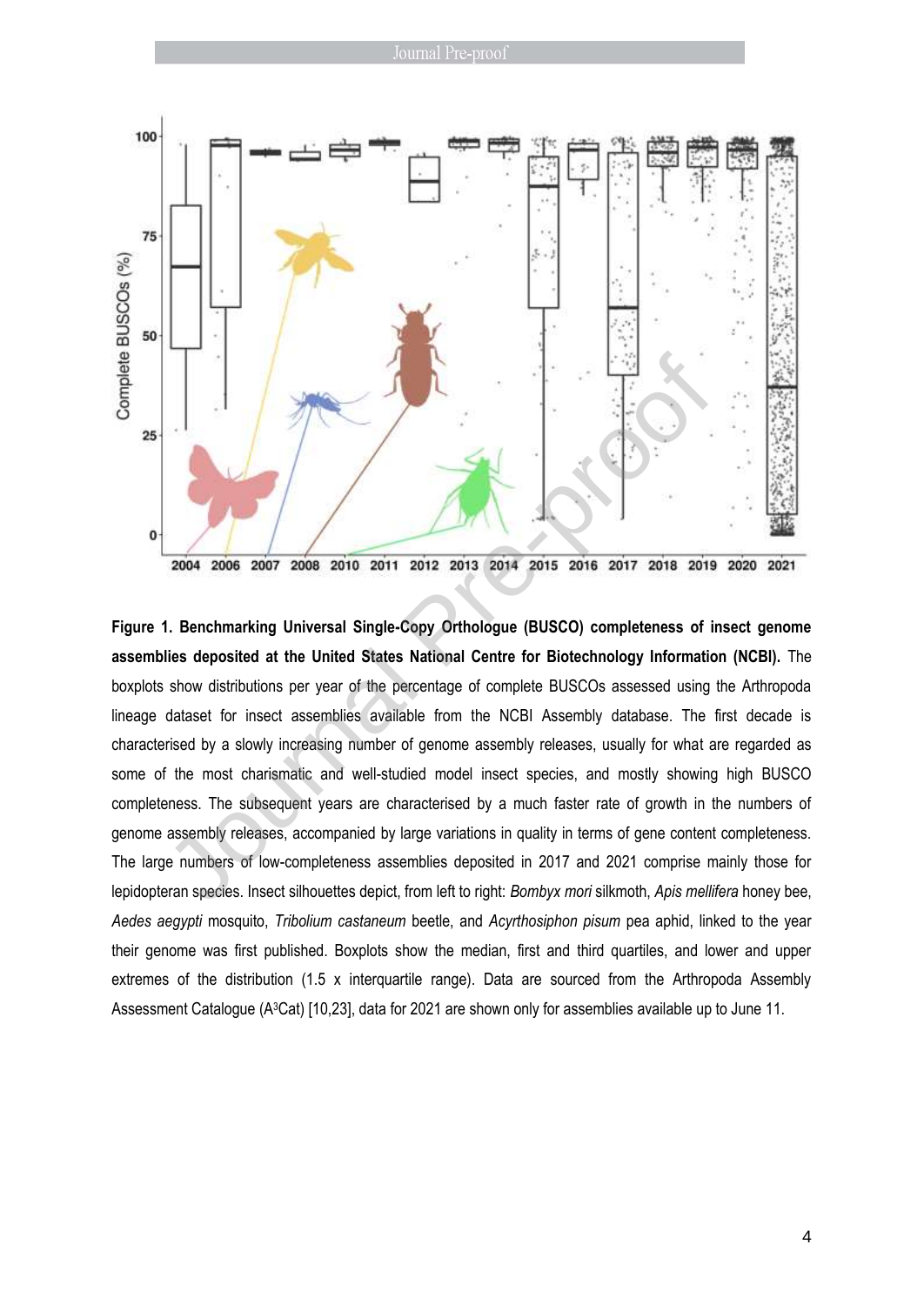# **Emerging insect model systems are supported by high-quality genome resources**

Advances in taxonomic sampling of insects for genome sequencing have been reviewed for ants and other Hymenoptera [24,25], hemipterans [26], beetles [27], flies and other Diptera [28,29], butterflies and other Lepidoptera [30], and many others [9,11,31]. Here we focus on a selection of recent examples of high-quality genomics resources (Table 1) that are supporting the use of new species or groups of species to develop and expand emerging model systems that help advance understanding of insect biology and evolution.

Mayflies have long been the focus of many ecological studies, and together with dragonflies and damselflies they form the sister group to all other winged insect lineages. Recent establishment of a continuous culture system of the *Cloeon dipterum* mayfly [32] allows for comprehensive life-stage and tissue sampling for detailed transcriptional profiling. Combining short reads with ONT sequencing data enabled the assembly of its relatively compact genome of 180 Megabasepairs (Mbp) in 1'395 scaffolds with 96%-97% complete BUSCOs (Table 1), and annotated with 16'357 protein-coding genes. These resources lay the foundations for investigating genomic adaptations to aquatic and aerial life and the origin of insect wings in this emerging model system [32]. Mayflies have long been the focus of many ecological studies, and the more stablishment of a continuous culture system of the *Cloeon dipterum* for comprehensive life-stage and tissue sampling for detailed transcriptionin

Combining long-reads with Hi-C data is proving to be an effective approach for generating chromosome-level assemblies. This was recently demonstrated by Sun *et al*. [33] for five of 17 new high-quality bumblebee genomes (Table 1), where comparisons revealed how the 25-chromosome karyotype of social parasite species derived from the ancestral karyotype of 18 chromosomes. These resources are helping to set up the *Bombus* genus as a new model for quantifying genetic and genomic variation underlying important ecological and behavioural traits of key pollinators. Along with other new bumblebee reference genomes [34,35], they also offer opportunities to explore genetic factors influencing the plastic and adaptive responses impacting insect resilience to climate change [36].

Rearrangements like those observed for the social parasite bumblebees appear to be infrequent in some well-studied groups such as Diptera and Lepidoptera where global genome architectures are generally conserved. Therefore, models from other diverse insect groups are needed to investigate different modes of genome structure evolution. Indeed, analyses of high-quality chromosome-level assemblies of aphids (Table 1) show that their autosomes have undergone dramatic reorganisations in contrast to their sex chromosomes where gene content of the X chromosome has remained highly stable [37,38]. As a model system to investigate the evolution of resistance to insecticides, reference-quality aphid genomes are also enabling comprehensive assessments of within-species variation to understand genomic responses to strong selective forces [39].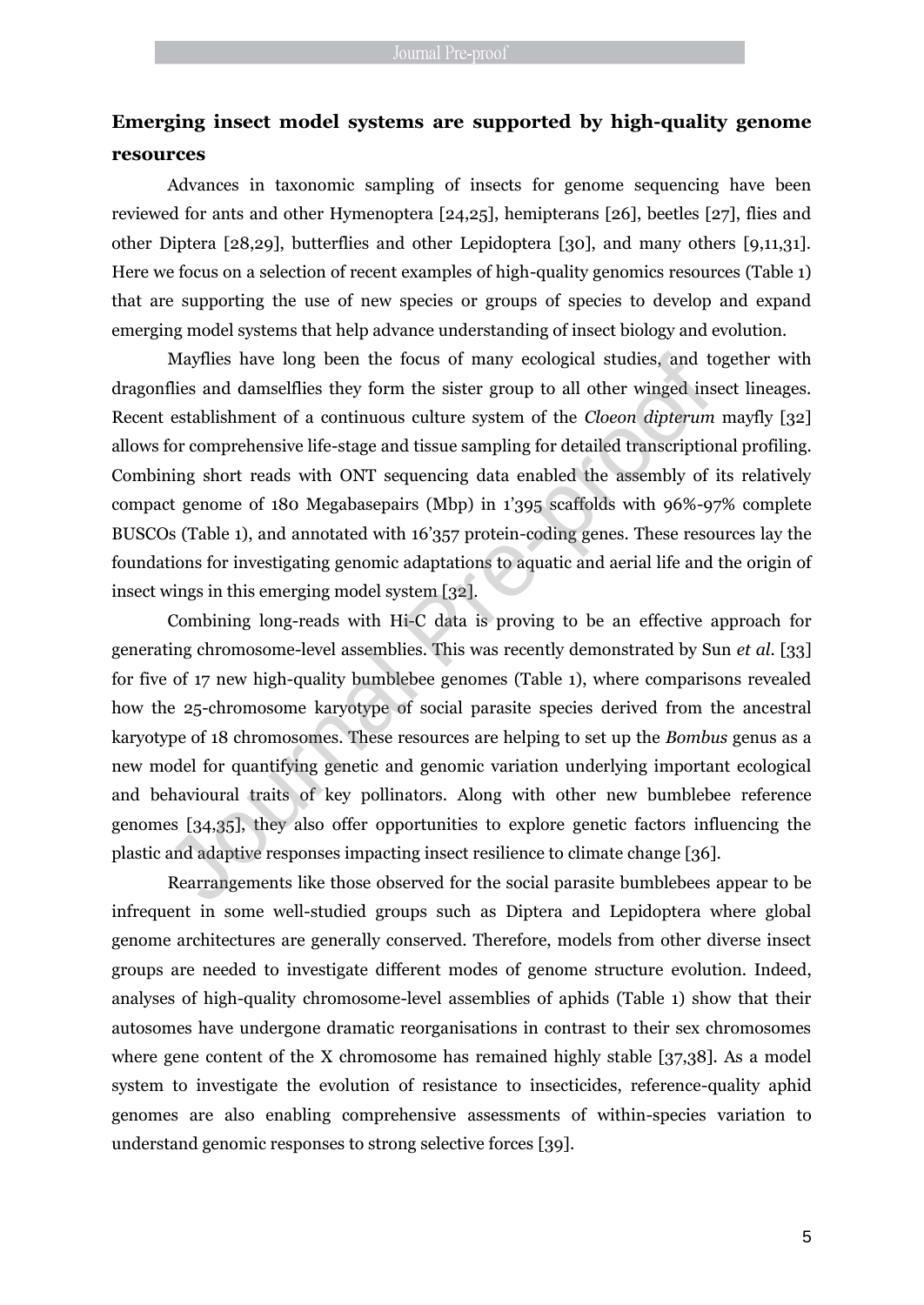The pea aphid was one of the first insects to be sequenced and has served as a valuable model for understanding genomic consequences of host-symbiont interactions. However, genomic resources for new systems are needed to explore the many types of endosymbioses found across different insects. The genome of the rice weevil, *Sitophilus oryzae*, is not yet assembled to chromosome level but shows high BUSCO completeness (Table 1) thereby providing a confident basis from which to investigate how key metabolic processes might be partitioned between host and endosymbiont [40]. Quality and completeness are also particularly critical when tracing cases of horizontal gene transfer, e.g. duplicated bacterial-origin mannosidases in the 1150 Mbp genome assembly of the stink bug *Halyomorpha halys* [41], and bacterial cell wall hydrolase genes acquired by Coccinellinae ladybird beetles identified in the high-quality genome of *Cryptolaemus montrouzieri* [42].

Amongst the most well-known of the Coccinellinae, the harlequin ladybird *Harmonia axyridis* is widely considered to be one of the world's most invasive insects. Many insects are, or have the potential to become, invasives that can cause great damage to natural ecosystems or agricultural crops. Accumulating genomics resources from a variety of insect groups are helping to diversify the models used to study invasion biology and potentially develop new genetic control measures. Hi-C data helped to build a chromosome-level assembly for the two-spot harlequin morph, but with lower BUSCO completeness than prior to Hi-C scaffolding [43] (Table 1). These data, along with assemblies for other morphs e.g. [44], also offer new opportunities to develop the use of these ladybirds, which display more than 200 described colour forms, as an important model system for investigating the genetics of colour pattern polymorphisms [45,46]. ared bacterial-origin mannosidases in the 1150 Mbp genome assembly or *morpha halys* [41], and bacterial cell wall hydrolase genes acquired by vd beetles identified in the high-quality genome of *Cryptolaemus montrou* Amon

Being laboratory-tractable is a key feature of the most versatile model species. For example, the painted lady butterfly, *Vanessa cardui*, can be easily reared in the laboratory and is amenable to CRISPR/Cas9 genome editing, making this widespread, generalist species with complex wing patterns an excellent model. The genome assembly, recently upgraded to chromosome level [47], with transcriptomics data from multiple tissues and developmental stages provides the framework to employ genetic manipulations and functional genomics data for studying migration, host-plant coevolution, and colour patterning [48]. CRISPR/Cas9 has also been established for the tea geometrid moth, *Ectropis grisescens*, which, along with its relevance as an agricultural pest, presents an interesting system for studying insect interactions with plant allelochemicals as well as shape and colour adaptations for effective camouflage. Hi-C scaffolding of PacBio data placed 97.8% of the assembly on 31 chromosomes with an assembly span of 785 Mbp (Table 1) and 18,746 annotated protein-coding genes. The genome maintains the ancestral lepidopteran karyotype (n=31), and separate resequencing of male (ZZ) and female (ZW) individuals allowed for the identification of the Z chromosome and several W candidate scaffolds [49].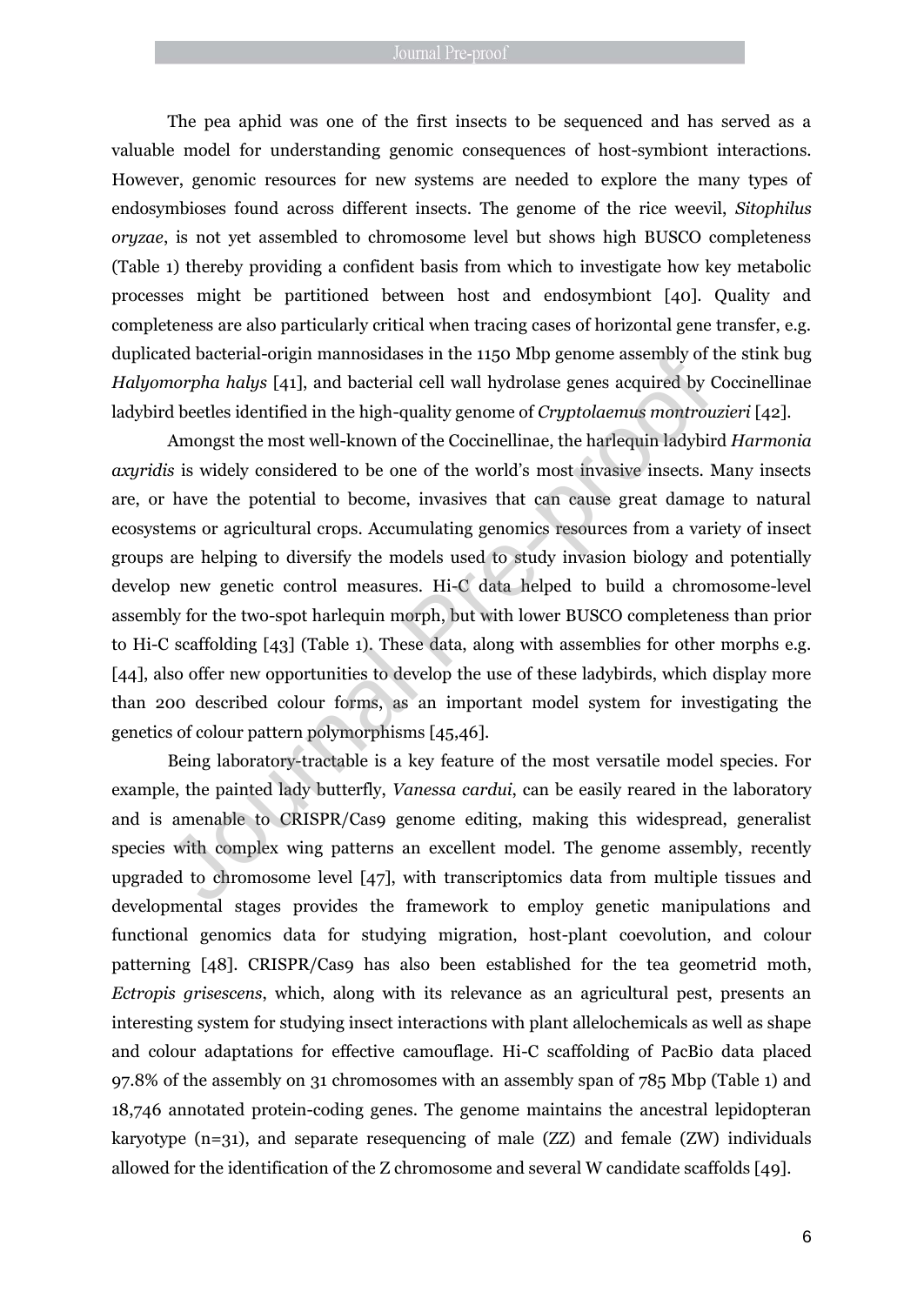While still often challenging, long reads are proving particularly useful for assembling such repeat-rich insect sex chromosomes. For example, the *Pieris macdunnoughii* assembly (Table 1) was built using ONT long reads, where polishing with additional short-read data increased complete lepidopteran BUSCOs by almost 3%. Comparing the resolved sex chromosomes in *Pieris* butterflies of European and North American lineages shows that the fusion event that created the neo-Z chromosome occurred prior to their divergence [50]. These genome resources support this emerging model system for studying maladaptation in plant-insect interactions, where the North American butterflies lay their eggs on invasive Eurasian mustard plants that are lethal to the larvae.

These examples of emerging models with reference genome assemblies show how technological advances are supporting new models by delivering high-quality data. The reference genomes themselves provide a framework onto which new knowledge can be mapped, from comparative genomics analyses, molecular biology experiments, as well as functional and population genomics datasets (transcriptomics, proteomics, metabolomics, resequencing, etc.). Using the number of NCBI BioProjects as a proxy to gauge the extent of genome-enabled research activities shows how the classical model insect species, *Drosophila melanogaster*, is associated with an order of magnitude more registered projects than the other most represented species (Figure 2). Amongst the others are well-known species that are economically important, vectors of human diseases, or agricultural pests, all of which have had publicly available draft assemblies for more than five years and almost all of which now have published high-quality assembly upgrades, including most recently for the fall armyworm [51], the tiger mosquito [52], the brown planthopper [53], and the red flour beetle [54]. Species representing emerging model systems such as the examples outlined above are expected to similarly build genome-anchored knowledgebases that support and Eurasian mustard piants that are lethal to the larvae.<br>
These examples of emerging models with reference genome assemblitechnological advances are supporting por models by delivering high-quali<br>
reference genomes themselve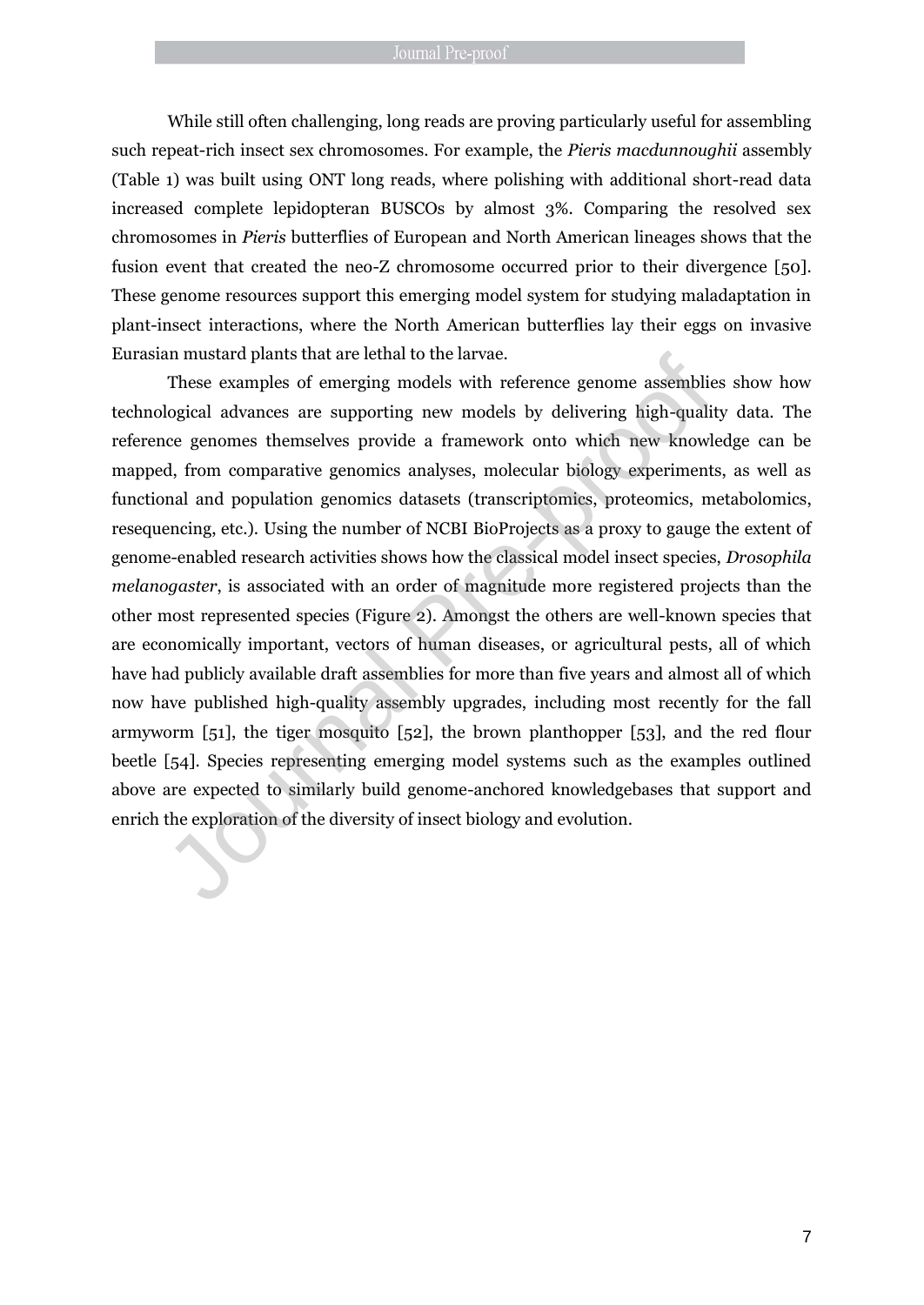**Table 1. Selected examples of emerging models supported by high-quality genome resources.** Completeness assessments with BUSCO v4.1.4 and assembly statistics sourced from the A3Cat: Arthropoda Assembly Assessment Catalogue [10], or (\*) directly from [38]. C=Complete , [S=Complete Single, D=Complete Duplicated], F=Fragmented, M=Missing. Ph=Principal Haplotype, Ah=Alternative Haplotype.

| <b>Taxon</b>                        | Assembly<br>Size (Mbp) | <b>Scaffold</b><br><b>N50 (Mbp)</b> | <b>Insecta BUSCO</b><br>% C,[S,D],F,M | Arthropoda BUSCO<br>% C, [S, D], F, M |
|-------------------------------------|------------------------|-------------------------------------|---------------------------------------|---------------------------------------|
| Mayfly: Cloeon dipterum             | 180                    | 0.46                                | 96.1, [94.1, 2.0], 0.9, 3.0           | 97.2, [95.0, 2.2], 1.2, 1.6           |
| Bumblebees: Bombus haemorrhoidalis  | 241                    | 15.09                               | 99.7, [99.4, 0.3], 0.2, 0.1           | 99.4, [99.3, 0.1], 0.3, 0.3           |
| Bumblebees: Bombus ignitus          | 243                    | 15.19                               | 98.3, [98.1, 0.2], 0.7.1.0            | 97.6, [97.5, 0.1], 1.3, 1.1           |
| Bumblebees: Bombus turneri          | 243                    | 9.70                                | 99.6, [99.3, 0.3], 0.2, 0.2           | 99.2, [99.2, 0.0], 0.5, 0.3           |
| Bumblebees: Bombus breviceps        | 248                    | 14.71                               | 99.6, [99.4, 0.2], 0.1, 0.3           | 99.1, [99.1, 0.0], 0.4, 0.5           |
| Bumblebees: Bombus pyrosoma         | 255                    | 15.22                               | 99.7, [99.5, 0.2], 0.1, 0.2           | 99.6, [99.6, 0.0], 0.1, 0.3           |
| Bumblebees: Bombus hortorum         | 296                    | 17.02                               | 99.6, [99.2, 0.4], 0.1, 0.3           | 99.5, [99.2, 0.3], 0.3, 0.2           |
| Aphids: Myzus persicae *            | 395                    | 69.48                               | <b>NA</b>                             | 97.1, [94.2, 2.9], 0.5, 2.4           |
| Aphids: Acyrthosiphon pisum *       | 526                    | 126.60                              | <b>NA</b>                             | 97.6, [94.7, 2.9], 0.4, 2.1           |
| Aphids: Rhopalosiphum maidis        | 326                    | 93.30                               | 97.0, [94.8, 2.2], 0.7, 2.3           | 98.3, [95.4, 2.9], 0.5, 1.2           |
| Weevil: Sitophilus oryzae           | 770                    | 2.86                                | 97.8, [95.8, 2.0], 0.7, 1.5           | 98.5, [97.1, 1.4], 0.3, 1.2           |
| Stink bug: Halyomorpha halys        | 1150                   | 0.80                                | 97.4, [96.0, 1.4], 1.0, 1.6           | 96.7, [95.2, 1.5], 1.4, 1.9           |
| Ladybird: Cryptolaemus montrouzieri | 988                    | 10.38                               | 97.1, [96.0, 1.1], 0.6, 2.3           | 97.0, [96.4, 0.6], 1.1, 1.9           |
| Ladybird: Harmonia axyridis         | 417                    | 2.05                                | 92.4, [90.0, 2.4], 1.2, 6.4           | 91.7, [89.3, 2.4], 1.4, 6.9           |
| Butterfly: Vanessa cardui (Ph)      | 425                    | 14.62                               | 98.9, [98.8, 0.1], 0.4, 0.7           | 98.9, [98.6, 0.3], 0.4, 0.7           |
| Butterfly: Vanessa cardui (Ah)      | 401                    | 2.75                                | 96.1, [96.0, 0.1], 0.4, 3.5           | 95.6, [95.4, 0.2], 0.5, 3.9           |
| Moth: Ectropis grisescens           | 785                    | 26.91                               | 96.4, [95.7, 0.7], 1.2, 2.4           | 95.6, [95.2, 0.4], 1.9, 2.5           |
| Butterfly: Pieris macdunnoughii     | 317                    | 5.20                                | 97.2, [96.3, 0.9], 0.4, 2.4           | 97.2, [96.5, 0.7], 0.9, 1.9           |
|                                     |                        |                                     |                                       |                                       |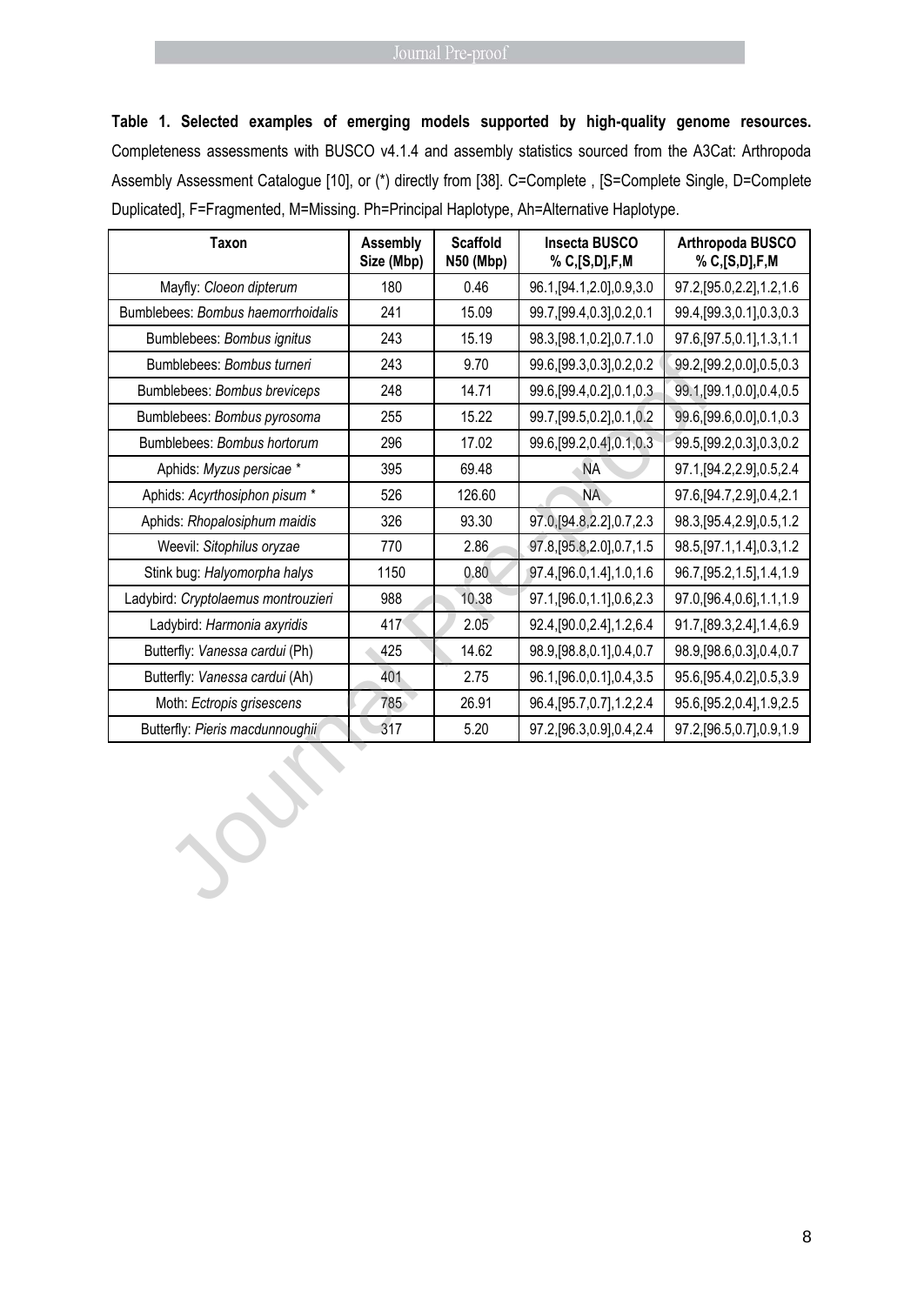

**Figure 2. Number of BioProject entries for the fifteen most represented insect species.** Counts of BioProjects sourced from the United States National Centre for Biotechnology Information (NCBI, January 2022) show that the classical model species, *Drosophila melanogaster*, is associated with an order of magnitude more registered projects than the other most represented species. Bar colours represent a simplified 'principal research interest/relevance' category for each species. 'Word Clouds' for selected species are built from the collated titles of all their available BioProjects. *Drosophila melanogaster* (Diptera): fruit fly; *Apis mellifera*  (Hymenoptera): western honey bee; *Aedes aegypti* (Diptera): yellow fever mosquito; *Bombyx mori* (Lepidoptera): domestic silk moth; *Anopheles gambiae* (Diptera): African malaria mosquito; *Drosophila simulans* (Diptera): fruit fly; *Bemisia tabaci* (Hemiptera): silverleaf whitefly; *Spodoptera frugiperda* (Lepidoptera): fall armyworm; *Aedes albopictus* (Diptera): tiger mosquito; *Bactrocera dorsalis* (Diptera): oriental fruit fly; *Nilaparvata lugens*  (Hemiptera): brown planthopper; *Locusta migratoria* (Orthoptera): migratory locust; *Acyrthosiphon pisum*  (Hemiptera): pea aphid; *Tribolium castaneum* (Coleoptera): red flour beetle; *Helicoverpa armigera* (Lepidoptera): Constantine and the United States National Center Bio-Projects<br>
Milagarvata lugares<br>
Fredoire most are most represented insect spectral<br>
Fredoire most are most represented insect spectral<br>
Historienes are most are most rep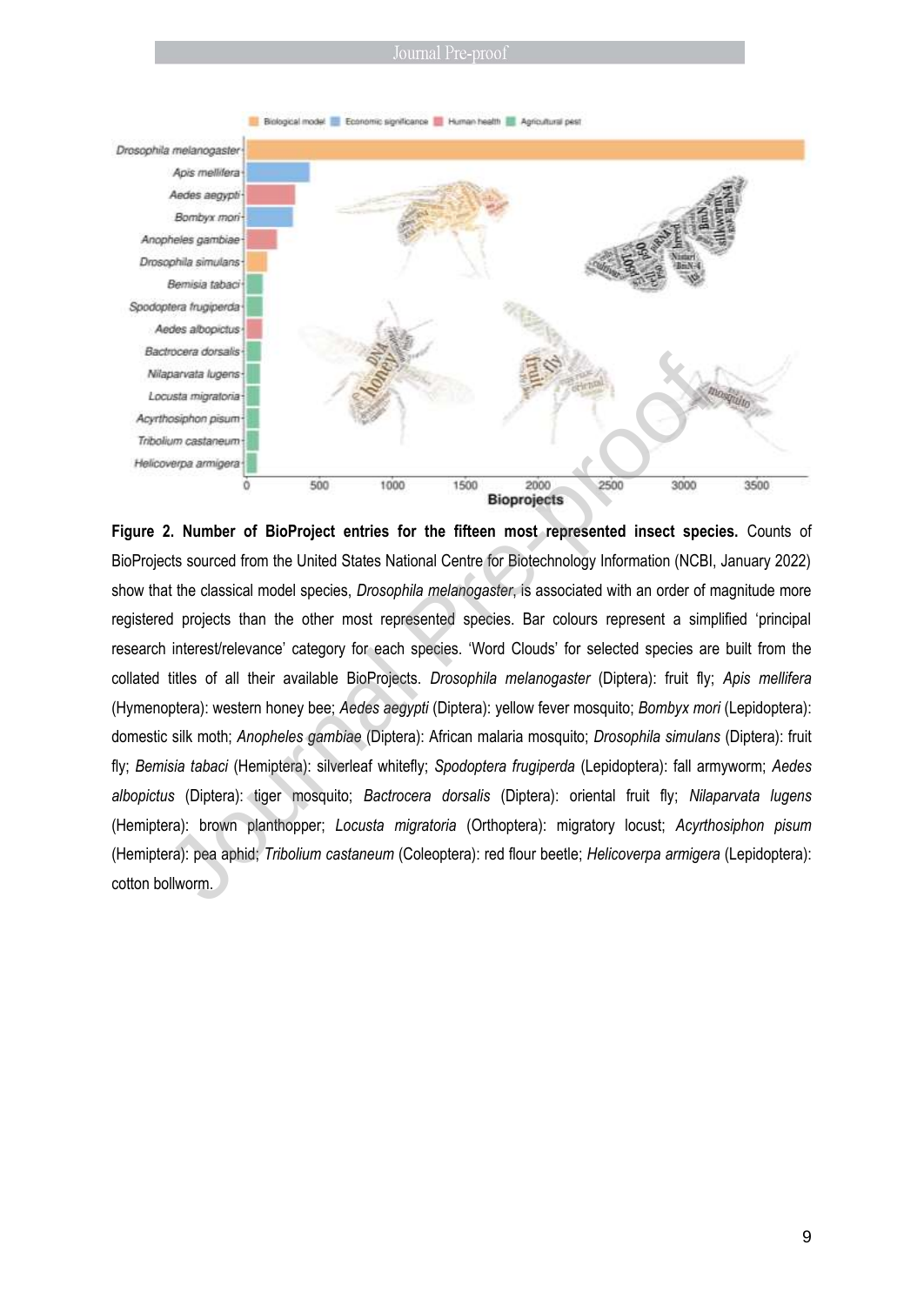## **Conclusions**

New technologies are helping to greatly expand the diversity of insect species for which genome resources are being generated across Insecta [9,10], presenting opportunities to develop new model systems for studying a large variety of biological phenomena. Withingenus sampling is also reaching new levels of resolution, exemplified by the genome assemblies for 101 lines of 93 drosophilid species spanning 14 species groups and 35 subgroups [55]. Nevertheless, challenges such as working with large repeat-rich genomes or very small specimens from which to extract high-molecular-weight DNA mean that achieving reference-quality standards can still be arduous [12]. The active participation of the arthropod genomics community in the development of standards and provision of guidelines and protocols through initiatives coordinating the scaling up of reference genome generation are helping to overcome many of these challenges [22,56,57]. Gene content completeness and other quality assessments during production and of the resulting chromosome-level assemblies will therefore continue to play a key role in establishing genome resources that best support the development of new model systems and advance understanding of insect biology and evolution. note-quality standards can still be arduous [12]. The active particip-<br>pod genomics community in the development of standards and provision<br>otocols through initiatives coordinating the scaling up of reference genom<br>ping to

# **Declaration of Competing Interest**

The authors certify that they have no affiliations with or involvement in any organisation or entity with any financial interest or non-financial interest in the subject matter or materials discussed in this manuscript.

# **References and recommended reading**

Papers of particular interest, published within the period of review, have been highlighted as:

#### • of special interest

Mathers TC, Wouters RHM, Mugford ST, Swarbreck D, van Oosterhout C, Hogenhout SA: *Chromosome-Scale Genome Assemblies of Aphids Reveal Extensively Rearranged Autosomes and Long-Term Conservation of the X Chromosome*. Mol Biol Evol 2021, 38:856–875.

This study highlights the importance of examining genome evolutionary features in different insect clades, especially chromosome rearrangements as they can lead to rapid evolution and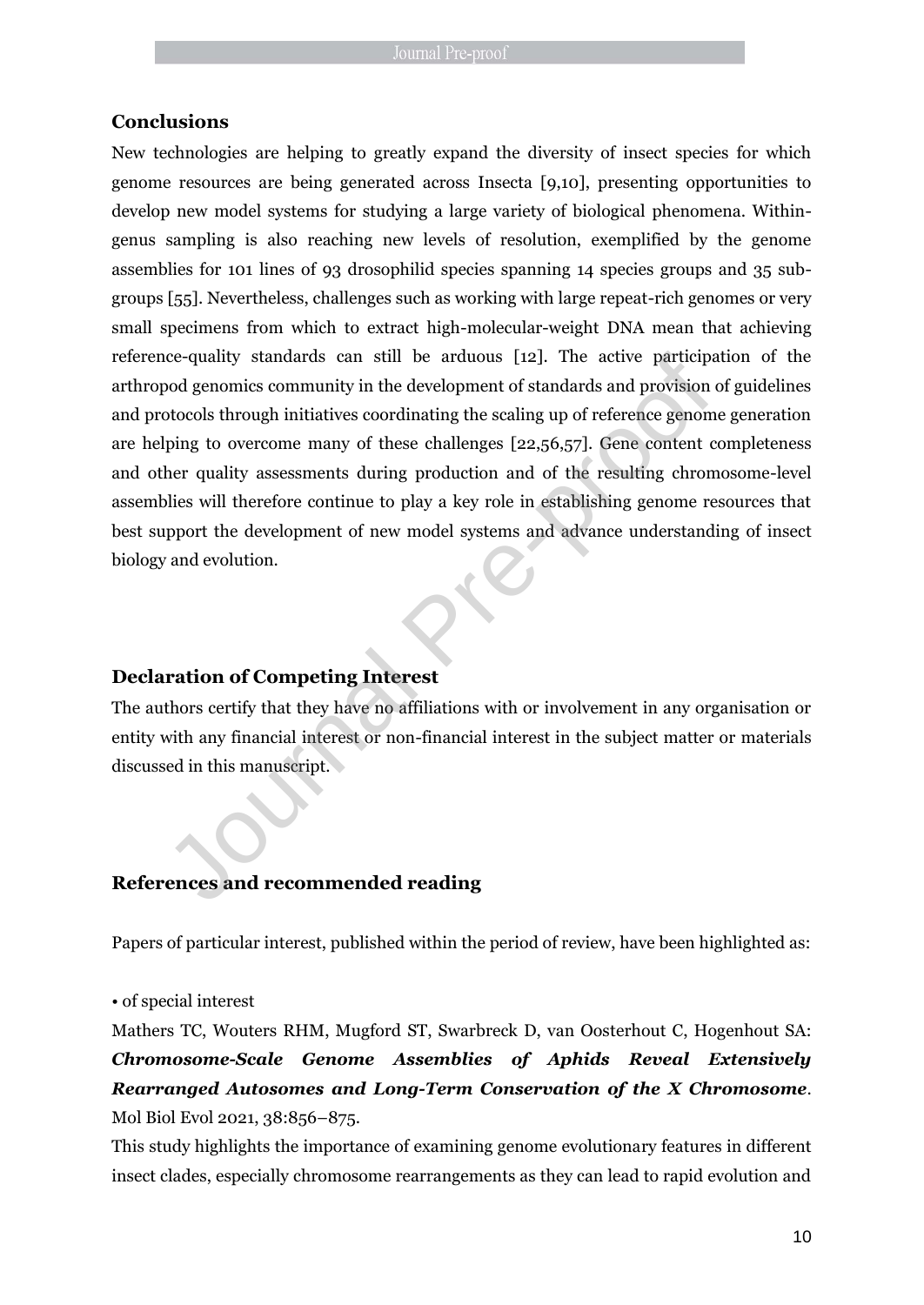speciation. By developing and comparing high-quality genome resources for these aphids, dramatic reorganisations of their autosomes was found to sharply contrast the much more stably maintained gene content of the aphid sex chromosome.

#### • of special interest

Singh KS, Cordeiro EMG, Troczka BJ, Pym A, Mackisack J, Mathers TC, Duarte A, Legeai F, Robin S, Bielza P, et al.: *Global patterns in genomic diversity underpinning the evolution of insecticide resistance in the aphid crop pest Myzus persicae*. Commun Biol 2021, 4:847.

Using a chromosome-level genome assembly of the aphid, *Myzus persicae,* and 40X shortread sequencing of 127 clones derived from 19 countries, this study shows how a high-quality reference enables comprehensive characterisations of genome-wide patterns of global genetic variation. This system helps understand genomic responses of insects to insecticide exposures and is particularly relevant for the control of agricultural pests. un Biol 2021, 4:847.<br>
a chromosome-level genome assembly of the aphid, *Myzus persicae*, an<br>
equencing of 127 clones derived from 19 countries, this study shows how a<br>
cce enables comprehensive characterisations of genome-

#### • of special interest

Parisot N, Vargas-Chávez C, Goubert C, Baa-Puyoulet P, Balmand S, Beranger L, Blanc C, Bonnamour A, Boulesteix M, Burlet N, et al.: *The transposable element-rich genome of the cereal pest Sitophilus oryzae*. BMC Biol 2021, 19:241.

Beyond building resources to guide progress towards novel pest control tools for this beetle, this study establishes the groundwork for developing a new genome-enabled model for investigating the relationships between endosymbionts and their insect hosts. Despite their relatively recent association, the intracellular symbiotic bacterium appears to rely on the rice weevil for several key amino acids and nucleotides.

# •• of outstanding interest

Almudi I, Vizueta J, Wyatt CDR, de Mendoza A, Marlétaz F, Firbas PN, Feuda R, Masiero G, Medina P, Alcaina-Caro A, et al.: *Genomic adaptations to aquatic and aerial life in mayflies and the origin of insect wings*. Nat Commun 2020, 11:2631.

This study exemplifies the coming together of establishing a new laboratory-tractable system with the generation of genome resources and extensive functional genomics data to support novel biological investigations. The mayfly genome provided the framework to explore patterns of gene expression throughout its aquatic and aerial life cycle and across different organs, and to identify a core set of genes involved in insect wing development.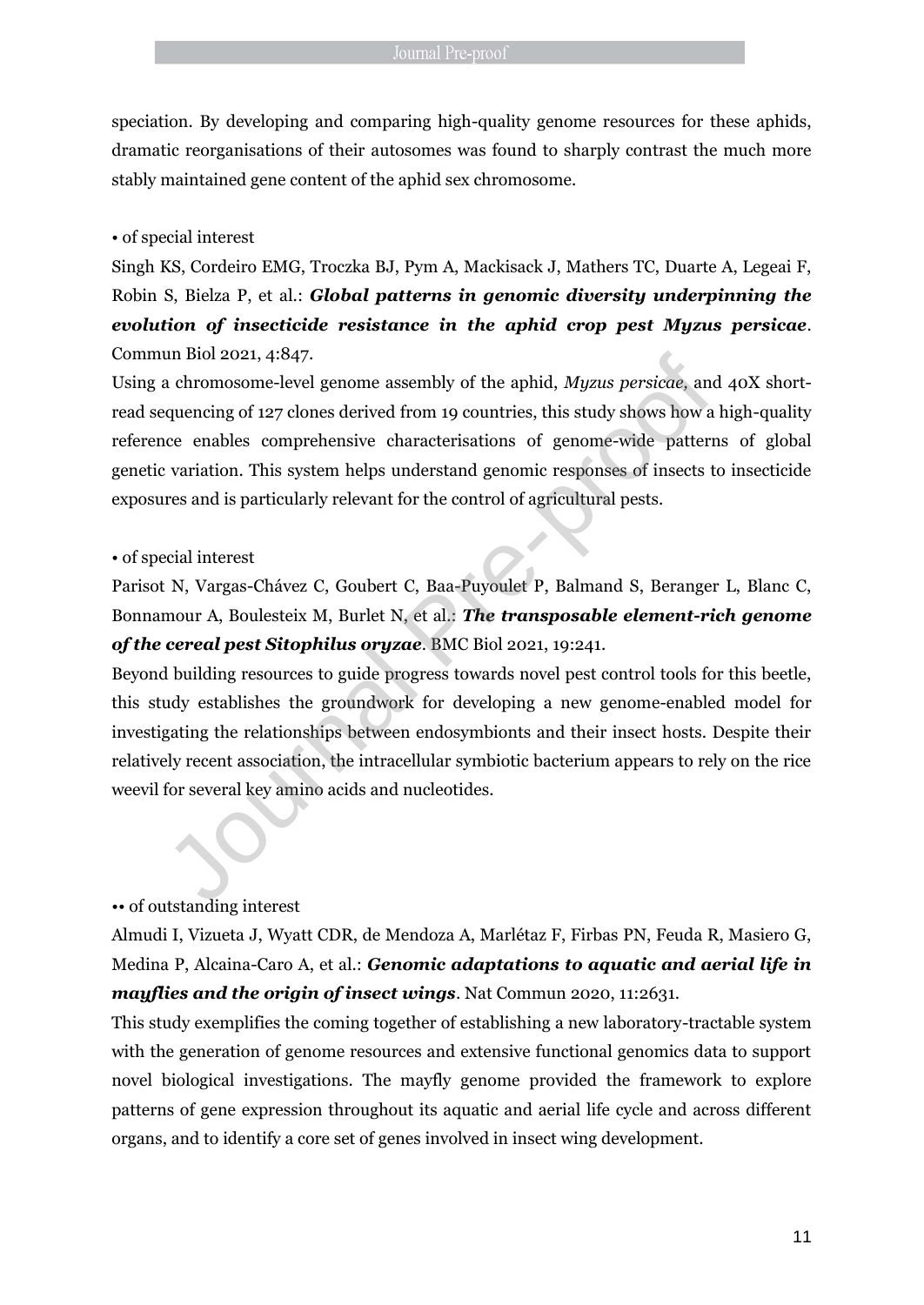•• of outstanding interest

# Sun C, Huang J, Wang Y, Zhao X, Su L, Thomas GWC, Zhao M, Zhang X, Jungreis I, Kellis M, et al.: *Genus-wide characterization of bumblebee genomes provides insights into their evolution and variation in ecological and behavioral traits*. Mol Biol Evol 2021, 38:486–501.

Chromosome-level assemblies generated for five of the 17 bumblebee species in this study allowed tracing of the rearrangements that created the unusual 25-chromosome karyotype in social parasites. The high-quality genome resources from sampling species across the genus supported the quantification of genetic and genomic variation across the *Bombus* phylogeny, where high levels of gene tree discordance are likely driven by incomplete lineage sorting.

•• of outstanding interest

Chen M, Mei Y, Chen X, Chen X, Xiao D, He K, Li Q, Wu M, Wang S, Zhang F, et al.: *A chromosome‐ level assembly of the harlequin ladybird Harmonia axyridis as a genomic resource to study beetle and invasion biology*. Mol Ecol Resour 2021, 21:1318–1332.

In this study, the generation of a chromosome-level genome assembly of this charismatic ladybird additionally identified the X chromosome and Y-linked scaffolds by separately resequencing males and females. These resources support the development of the harlequin as a model for studying invasion biology in insects, and, with more than 200 described colour forms, for investigating the genetics of colour pattern polymorphisms. rea the quantincation or generic and genomic variation across the *bomot*<br>high levels of gene tree discordance are likely driven by incomplete lineag<br>intstanding interest<br>into X, Chen X, Xiao D, He K, Li Q, Wu M, Wang S, Z

# **Acknowledgements**

The authors thank Sagane Dind, Giulia Campli, Livio Ruzzante, and Antonin Thiébaut for providing useful suggestions for improvements and valuable feedback on the manuscript. This work was supported by the Swiss National Science Foundation [grant numbers PP00P3\_170664 and PP00P3\_202669].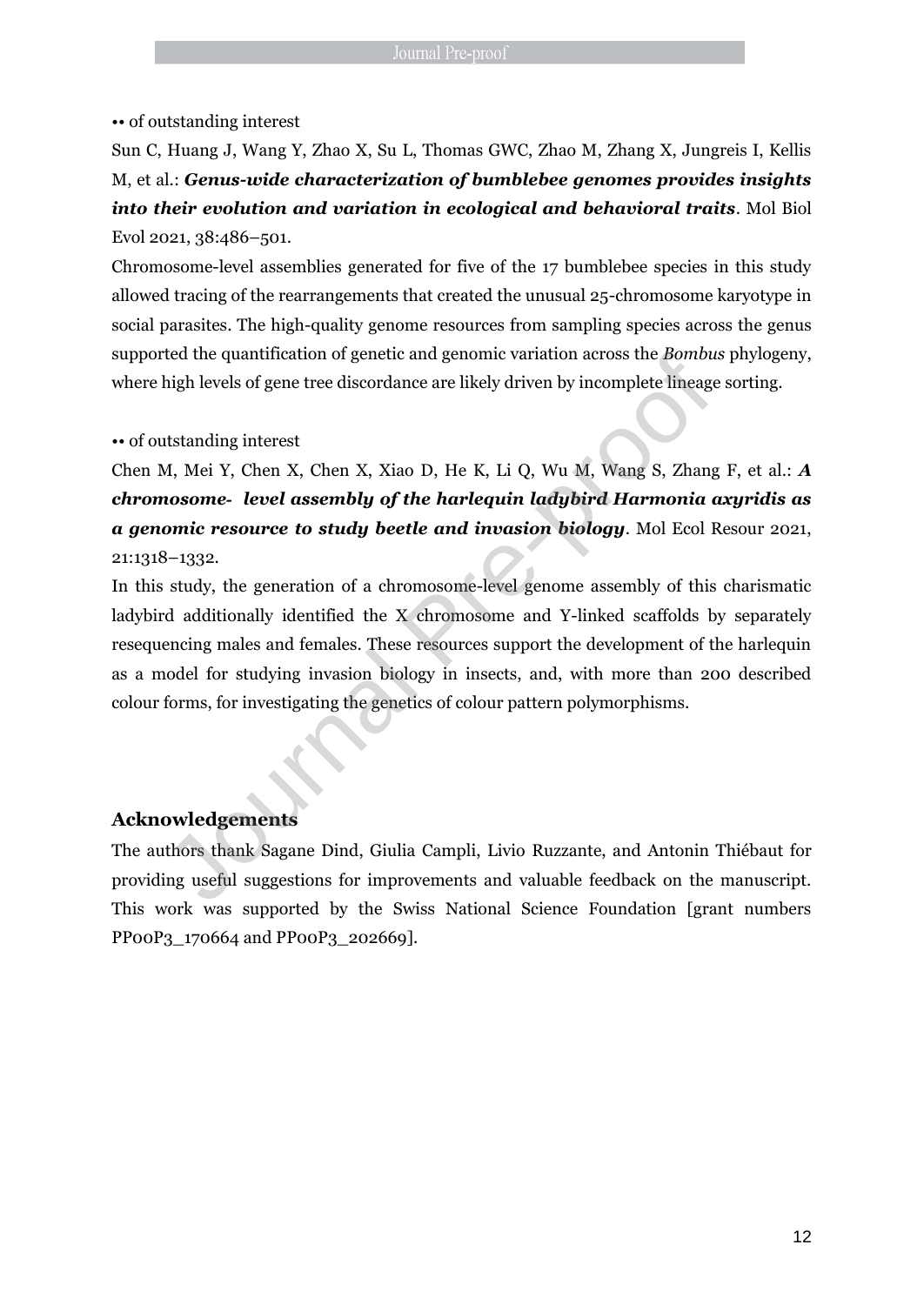# **References**

- 1. Ankeny R, Leonelli S: **Model organisms**. Cambridge University Press; 2020.
- 2. Bilder D, Irvine KD: **Taking stock of the** *Drosophila* **research ecosystem**. *Genetics* 2017, **206**:1227–1236.
- 3. Adams MD: **The genome sequence of** *Drosophila melanogaster*. *Science* 2000, **287**:2185–2195.
- 4. Matthews BJ, Vosshall LB: **How to turn an organism into a model organism in 10 'easy' steps**. *J Exp Biol* 2020, **223**:jeb218198.
- 5. Campbell JF, Athanassiou CG, Hagstrum DW, Zhu KY: *Tribolium castaneum***: A model insect for fundamental and applied research**. *Annu Rev Entomol* 2022, **67**:347–365.
- 6. Averof M, Sinigaglia C: **Introduction to emerging systems**. *EvoDevo* 2020, **11**:8, s13227- 020-00153-y.
- 7. Duffy MA, García-Robledo C, Gordon SP, Grant NA, Green DA, Kamath A, Penczykowski RM, Rebolleda-Gómez M, Wale N, Zaman L: **Model systems in ecology, evolution, and behavior: a call for diversity in our model systems and discipline**. *Am Nat* 2021, **198**:53–68.
- 8. Hotaling S, Kelley JL, Frandsen PB: **Aquatic insects are dramatically underrepresented in genomic research**. *Insects* 2020, **11**:601.
- 9. Hotaling S, Sproul JS, Heckenhauer J, Powell A, Larracuente AM, Pauls SU, Kelley JL, Frandsen PB: **Long-reads are revolutionizing 20 years of insect genome sequencing**. *Genome Biol Evol* 2021, doi:10.1093/gbe/evab138.
- 10. Feron R, Waterhouse RM: **Assessing species coverage and assembly quality of rapidly accumulating sequenced genomes**. *Gigascience*; 2022, doi: 10.1093/gigascience/giac006.
- 11. González VL, Devine AM, Trizna M, Mulcahy DG, Barker KB, Coddington JA: **Open access genomic resources for terrestrial arthropods**. *Curr Opin Insect Sci* 2018, **25**:91–98.
- 12. Li F, Zhao X, Li M, He K, Huang C, Zhou Y, Li Z, Walters JR: **Insect genomes: progress and challenges**. *Insect Mol Biol* 2019, **28**:739–758.
- 13. Waterhouse RM, Tegenfeldt F, Li J, Zdobnov EM, Kriventseva EV: **OrthoDB: a hierarchical catalog of animal, fungal and bacterial orthologs**. *Nucleic Acids Res* 2013, **41**:D358-65.
- 14. Kriventseva EV, Tegenfeldt F, Petty TJ, Waterhouse RM, Simão FA, Pozdnyakov IA, Ioannidis P, Zdobnov EM: **OrthoDB v8: update of the hierarchical catalog of orthologs and the underlying free software**. *Nucleic Acids Res* 2015, **43**:D250–D256.
- 15. Zdobnov EM, Tegenfeldt F, Kuznetsov D, Waterhouse RM, Simão FA, Ioannidis P, Seppey M, Loetscher A, Kriventseva EV: **OrthoDB v9.1: cataloging evolutionary and functional annotations for animal, fungal, plant, archaeal, bacterial and viral orthologs**. *Nucleic Acids Res* 2017, **45**:D744–D749. ebolleda-Gómez M, Wale N, Zaman L: Model systems in ecology, evolution<br>eholleda-Gómez M, Wale N, Zaman L: Model systems and discipline. Am No<br>61 avis 38:53–68.<br>
Voluming S, Kelley JL, Franchen PB: Aquatie insects are drama
- 16. Simão FA, Waterhouse RM, Ioannidis P, Kriventseva EV, Zdobnov EM: **BUSCO: assessing genome assembly and annotation completeness with single-copy orthologs**. *Bioinformatics* 2015, **31**:3210–3212.
- 17. Waterhouse RM, Seppey M, Simão FA, Manni M, Ioannidis P, Klioutchnikov G, Kriventseva EV, Zdobnov EM: **BUSCO applications from quality assessments to gene prediction and phylogenomics**. *Mol Biol Evol* 2018, **35**:543–548.
- 18. Manni M, Berkeley MR, Seppey M, Simão FA, Zdobnov EM: **BUSCO update: novel and streamlined workflows along with broader and deeper phylogenetic coverage for scoring of eukaryotic, prokaryotic, and viral genomes**. *Mol Biol Evol* 2021, **38**:4647– 4654.
- 19. Kriventseva EV, Kuznetsov D, Tegenfeldt F, Manni M, Dias R, Simão FA, Zdobnov EM: **OrthoDB v10: sampling the diversity of animal, plant, fungal, protist, bacterial and viral genomes for evolutionary and functional annotations of orthologs**. *Nucleic Acids Res* 2019, **47**:D807–D811.
- 20. Waterhouse RM, Seppey M, Simão FA, Zdobnov EM: **Using BUSCO to assess insect genomic resources**. In *Insect Genomics*. Edited by Brown SJ, Pfrender ME. Springer New York; 2019:59–74.
- 21. Manni M, Berkeley MR, Seppey M, Zdobnov EM: **BUSCO: assessing genomic data quality and beyond**. *Curr Protoc* 2021, **1**.
- 22. Lawniczak MKN, Durbin R, Flicek P, Lindblad-Toh K, Wei X, Archibald JM, Baker WJ, Belov K, Blaxter ML, Marques Bonet T, et al.: **Standards recommendations for the Earth BioGenome Project**. *Proc Natl Acad Sci* 2022, **119**:e2115639118.
- 23. Feron R, Waterhouse RM: **Supporting data for "Assessing species coverage and assembly quality of rapidly accumulating sequenced genomes."** *GigaDB* 2022,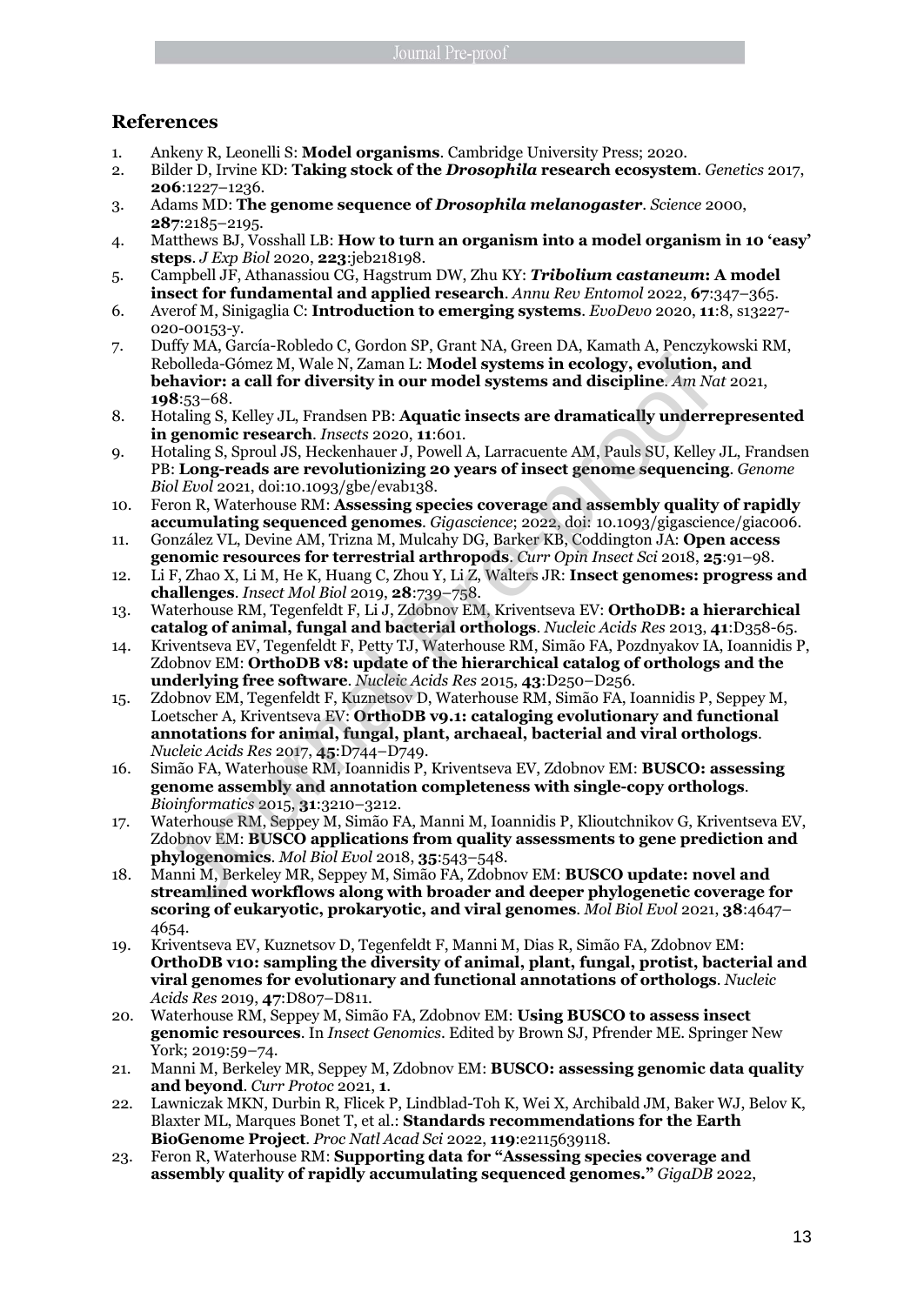doi:10.5524/100974.

- 24. Favreau E, Martínez-Ruiz C, Rodrigues Santiago L, Hammond RL, Wurm Y: **Genes and genomic processes underpinning the social lives of ants**. *Curr Opin Insect Sci* 2018, **25**:83–90.
- 25. Branstetter MG, Childers AK, Cox-Foster D, Hopper KR, Kapheim KM, Toth AL, Worley KC: **Genomes of the Hymenoptera**. *Curr Opin Insect Sci* 2018, **25**:65–75.
- 26. Panfilio KA, Angelini DR: **By land, air, and sea: hemipteran diversity through the genomic lens**. *Curr Opin Insect Sci* 2018, **25**:106–115.
- 27. McKenna DD: **Beetle genomes in the 21st century: prospects, progress and priorities**. *Curr Opin Insect Sci* 2018, **25**:76–82.
- 28. Wiegmann BM, Richards S: **Genomes of Diptera**. *Curr Opin Insect Sci* 2018, **25**:116–124.
- 29. Ruzzante L, Reijnders MJMF, Waterhouse RM: **Of genes and genomes: mosquito evolution and diversity**. *Trends Parasitol* 2019, **35**:32–51.
- 30. Triant DA, Cinel SD, Kawahara AY: **Lepidoptera genomes: current knowledge, gaps and future directions**. *Curr Opin Insect Sci* 2018, **25**:99–105.
- 31. Richards S, Childers A, Childers C: **Editorial overview: Insect genomics: Arthropod genomic resources for the 21st century: It only counts if it's in the database!** *Curr Opin Insect Sci* 2018, **25**:iv–vii.
- 32. Almudi I, Vizueta J, Wyatt CDR, de Mendoza A, Marlétaz F, Firbas PN, Feuda R, Masiero G, Medina P, Alcaina-Caro A, et al.: **Genomic adaptations to aquatic and aerial life in mayflies and the origin of insect wings**. *Nat Commun* 2020, **11**:2631.
- 33. Sun C, Huang J, Wang Y, Zhao X, Su L, Thomas GWC, Zhao M, Zhang X, Jungreis I, Kellis M, et al.: **Genus-wide characterization of bumblebee genomes provides insights into their evolution and variation in ecological and behavioral traits**. *Mol Biol Evol* 2021, **38**:486–501.
- 34. Christmas MJ, Jones JC, Olsson A, Wallerman O, Bunikis I, Kierczak M, Peona V, Whitley KM, Larva T, Suh A, et al.: **Genetic barriers to historical gene flow between cryptic species of alpine bumblebees revealed by comparative population genomics**. *Mol Biol Evol* 2021, **38**:3126–3143.
- 35. Crowley L, University of Oxford and Wytham Woods Genome Acquisition Lab, Darwin Tree of Life Barcoding collective, Wellcome Sanger Institute Tree of Life programme, Wellcome Sanger Institute Scientific Operations: DNA Pipelines collective, Tree of Life Core Informatics collective, Darwin Tree of Life Consortium: **The genome sequence of the garden bumblebee,**  *Bombus hortorum* **(Linnaeus, 1761)**. *Wellcome Open Res* 2021, **6**:270. namental S. Childers A. Children II. Septenbent Revolution States (Fig. 2018, 25:99–105.<br>
Inture directions. Curr Opin Insect Sci 2018, 25:99–105.<br>
Inture directions. Curr Opin Insect Sci 2018, 25:99–105.<br>
Inture direction
- 36. Maebe K, Hart AF, Marshall L, Vandamme P, Vereecken NJ, Michez D, Smagghe G: **Bumblebee resilience to climate change, through plastic and adaptive responses**. *Glob Change Biol* 2021, **27**:4223–4237.
- 37. Li Y, Zhang B, Moran NA: **The aphid X chromosome is a dangerous place for functionally important genes: diverse evolution of hemipteran genomes based on chromosome-level assemblies**. *Mol Biol Evol* 2020, **37**:2357–2368.
- 38. Mathers TC, Wouters RHM, Mugford ST, Swarbreck D, van Oosterhout C, Hogenhout SA: **Chromosome-scale genome assemblies of aphids reveal extensively rearranged autosomes and long-term conservation of the X chromosome**. *Mol Biol Evol* 2021, **38**:856–875.
- 39. Singh KS, Cordeiro EMG, Troczka BJ, Pym A, Mackisack J, Mathers TC, Duarte A, Legeai F, Robin S, Bielza P, et al.: **Global patterns in genomic diversity underpinning the evolution of insecticide resistance in the aphid crop pest** *Myzus persicae*. *Commun Biol* 2021, **4**:847.
- 40. Parisot N, Vargas-Chávez C, Goubert C, Baa-Puyoulet P, Balmand S, Beranger L, Blanc C, Bonnamour A, Boulesteix M, Burlet N, et al.: **The transposable element-rich genome of the cereal pest** *Sitophilus oryzae*. *BMC Biol* 2021, **19**:241.
- 41. Sparks ME, Bansal R, Benoit JB, Blackburn MB, Chao H, Chen M, Cheng S, Childers C, Dinh H, Doddapaneni HV, et al.: **Brown marmorated stink bug,** *Halyomorpha halys* **(Stål), genome: putative underpinnings of polyphagy, insecticide resistance potential and biology of a top worldwide pest**. *BMC Genomics* 2020, **21**:227.
- 42. Li H-S, Tang X-F, Huang Y-H, Xu Z-Y, Chen M-L, Du X-Y, Qiu B-Y, Chen P-T, Zhang W, Ślipiński A, et al.: **Horizontally acquired antibacterial genes associated with adaptive radiation of ladybird beetles**. *BMC Biol* 2021, **19**:7.
- 43. Chen M, Mei Y, Chen X, Chen X, Xiao D, He K, Li Q, Wu M, Wang S, Zhang F, et al.: **A chromosome‐ level assembly of the harlequin ladybird** *Harmonia axyridis* **as a genomic resource to study beetle and invasion biology**. *Mol Ecol Resour* 2021, **21**:1318–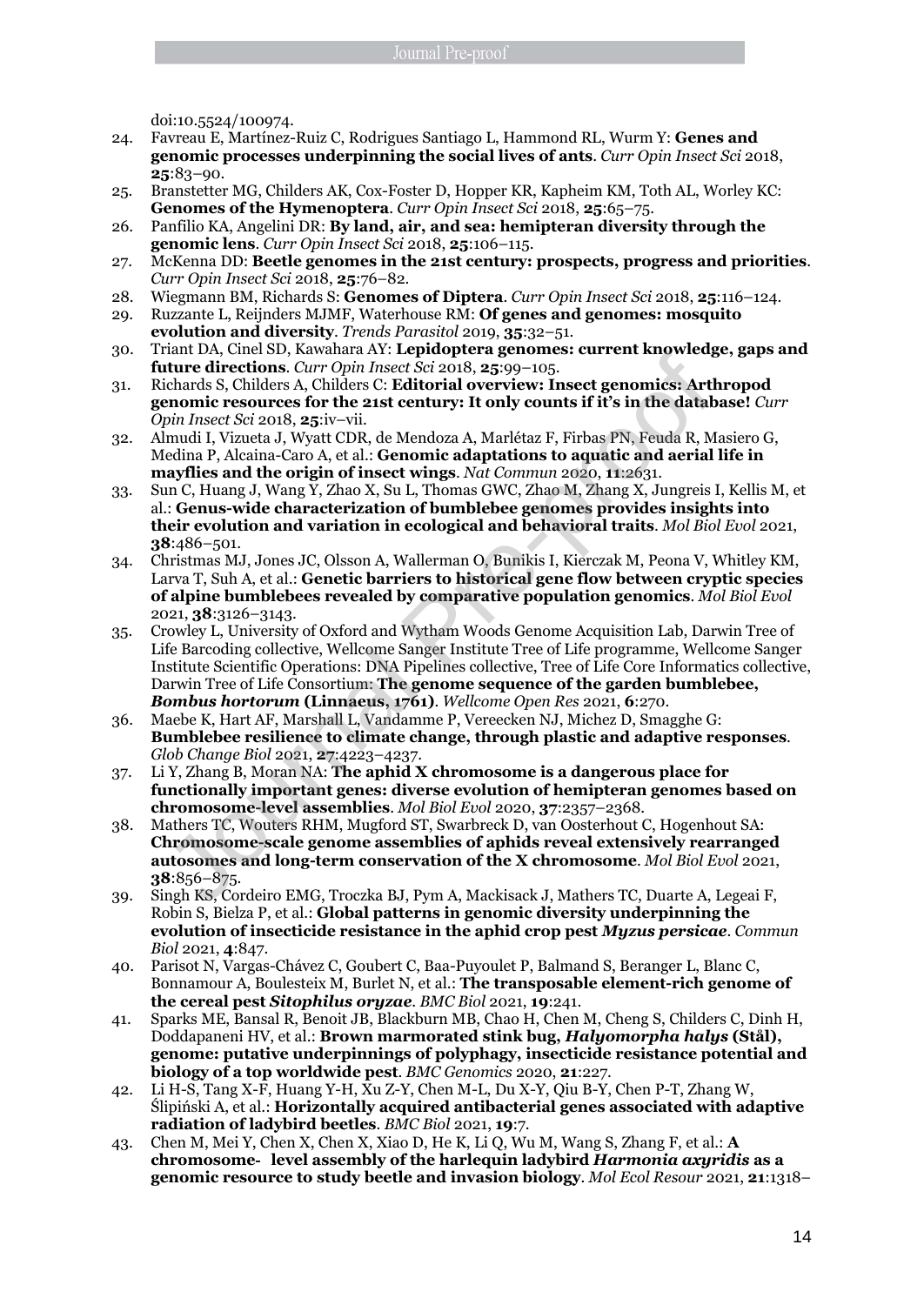1332.

- 44. Boyes D, Crowley L, University of Oxford and Wytham Woods Genome Acquisition Lab, Darwin Tree of Life Barcoding collective, Wellcome Sanger Institute Tree of Life programme, Wellcome Sanger Institute Scientific Operations: DNA Pipelines collective, Tree of Life Core Informatics collective, Darwin Tree of Life Consortium: **The genome sequence of the harlequin ladybird,** *Harmonia axyridis* **(Pallas, 1773)**. *Wellcome Open Res* 2021, **6**:300.
- 45. Gautier M, Yamaguchi J, Foucaud J, Loiseau A, Ausset A, Facon B, Gschloessl B, Lagnel J, Loire E, Parrinello H, et al.: **The genomic basis of color pattern polymorphism in the harlequin ladybird**. *Curr Biol* 2018, **28**:3296-3302.e7.
- 46. Ando T, Matsuda T, Goto K, Hara K, Ito A, Hirata J, Yatomi J, Kajitani R, Okuno M, Yamaguchi K, et al.: **Repeated inversions within a pannier intron drive diversification of intraspecific colour patterns of ladybird beetles**. *Nat Commun* 2018, **9**:3843.
- 47. Lohse K, Wright C, Talavera G, García-Berro A, Darwin Tree of Life Barcoding collective, Wellcome Sanger Institute Tree of Life programme, Wellcome Sanger Institute Scientific Operations: DNA Pipelines collective, Tree of Life Core Informatics collective, Darwin Tree of Life Consortium: **The genome sequence of the painted lady,** *Vanessa cardui* **Linnaeus 1758**. *Wellcome Open Res* 2021, **6**:324. Frechosis: DNA Preliens club at the one programme, someoned angular contents. DNA Prelines collective, Tree of Life Core Informaties collective, David Free Constitution: The genome sequence of the painted lady, Vanessa car
- 48. Zhang L, Steward RA, Wheat CW, Reed RD: **High-quality genome assembly and comprehensive transcriptome of the painted lady butterfly** *Vanessa cardui*. *Genome Biol Evol* 2021, **13**:evab145.
- 49. Pan Y, Fang G, Wang Z, Cao Y, Liu Y, Li G, Liu X, Xiao Q, Zhan S: **Chromosome-level genome reference and genome editing of the tea geometrid**. *Mol Ecol Resour* 2021, **21**:2034–2049.
- 50. Steward RA, Okamura Y, Boggs CL, Vogel H, Wheat CW: **The genome of the margined white butterfly (***Pieris macdunnoughii***): sex chromosome insights and the power of polishing with PoolSeq data**. *Genome Biol Evol* 2021, **13**:evab053.
- 51. Zhang L, Liu B, Zheng W, Liu C, Zhang D, Zhao S, Li Z, Xu P, Wilson K, Withers A, et al.: **Genetic structure and insecticide resistance characteristics of fall armyworm populations invading China**. *Mol Ecol Resour* 2020, **20**:1682–1696.
- 52. Palatini U, Masri RA, Cosme LV, Koren S, Thibaud-Nissen F, Biedler JK, Krsticevic F, Johnston JS, Halbach R, Crawford JE, et al.: **Improved reference genome of the arboviral vector**  *Aedes albopictus*. *Genome Biol* 2020, **21**:215.
- 53. Ye Y, Zhang H, Li D, Zhuo J, Shen Y, Hu Q, Zhang C: **Chromosome-level assembly of the brown planthopper genome with a characterized Y chromosome**. *Mol Ecol Resour* 2021, **21**:1287–1298.
- 54. Herndon N, Shelton J, Gerischer L, Ioannidis P, Ninova M, Dönitz J, Waterhouse RM, Liang C, Damm C, Siemanowski J, et al.: **Enhanced genome assembly and a new official gene set for** *Tribolium castaneum*. *BMC Genomics* 2020, **21**:47.
- 55. Kim BY, Wang JR, Miller DE, Barmina O, Delaney E, Thompson A, Comeault AA, Peede D, D'Agostino ER, Pelaez J, et al.: **Highly contiguous assemblies of 101 drosophilid genomes**. *eLife* 2021, **10**:e66405.
- 56. i5K Consortium: **The i5K initiative: advancing arthropod genomics for knowledge, human health, agriculture, and the environment**. *J Hered* 2013, **104**:595–600.
- 57. Formenti G, Theissinger K, Fernandes C, Bista I, Bombarely A, Bleidorn C, Ciofi C, Crottini A, Godoy JA, Höglund J, et al.: **The era of reference genomes in conservation genomics**. *Trends Ecol Evol* 2022, doi:10.1016/j.tree.2021.11.008.

# **Declaration of Competing Interest**

The authors certify that they have no affiliations with or involvement in any organisation or entity with any financial interest or non-financial interest in the subject matter or materials discussed in this manuscript.

# **Highlights**

- New genome resources are expanding possibilities for developing insect model systems
- The quality of genome assemblies varies in contiguity and gene content completeness